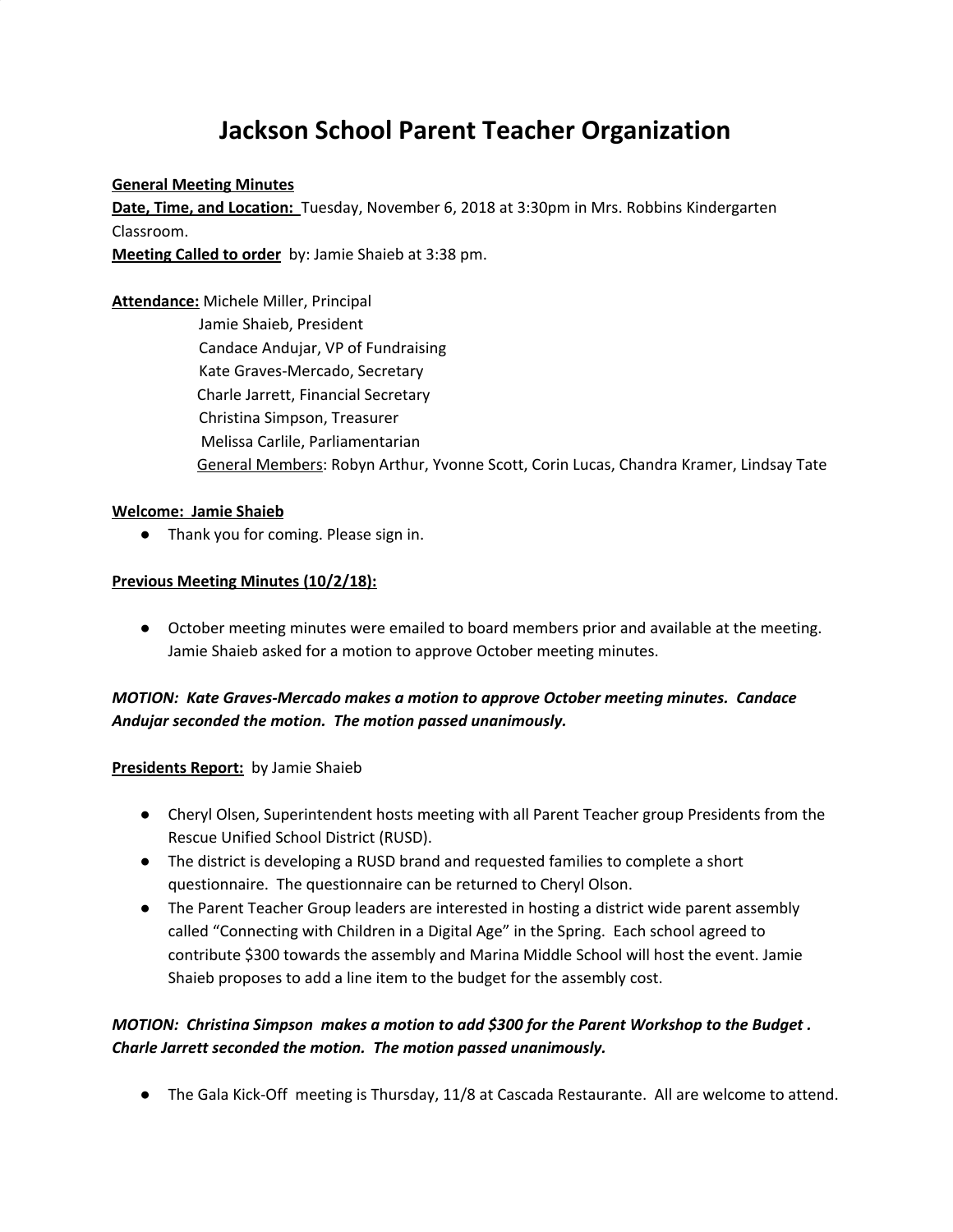● Thank you to everyone helping with Donuts for Dad, Fall Festival and Book Fair!

# **Financial Report:** by Christina Simpson

.

- Christina Simpson provided the budget report for August, September, and October.
- The Fall Festival came under budget at \$4947.53 and made \$11,078.71.
- Taxes are filed. Thank you to Candace Andujar for assisting with the tax filing.

# **Principal's Report:** by Michele Williamson

- Dance program is tonight, 11/6 and tomorrow night, 11/7 at 7:00pm. It's going to be great and everyone is excited for the performances
- JAG performances will be in December.
- Choir has kicked off.
- Gala procurement has started.
- Save the date for the Giving Gala on March 16, 2019.
- PBIS (Positive Behavior Intervention Training) Has all the rules done for campus. Will be presenting staff this Wednesday. New signs will come after. The theme is "Getting Jaggy with it." There are 4 standards. Mr. Whisker's (School Mascot) videos to demonstrate appropriate behavior for kids. Kids will earn Jaggy Gems for positive behavior.
- School Site Council student safety plan in November. Then in December will have goals for the year.
- The 1st trimester has ended
- Parent/Teacher conferences are next week
- Gaining 5 new students between next 2 weeks
- Halloween was FUN! Next year's theme is already picked.
- Fire Assembly was yesterday. They gave out several awards. Kids really enjoyed it.
- Mrs. Williamson is leaving on her honeymoon tomorrow

# **Committee Reports:**

Community: by Charle Jarrett

- Donuts for Dad was a great success
- Pros: 2 donut lines, Backpacks outside, tons of Volunteers
- Changes: Less maple donuts (lots left over) adding 2 photo stations next year.
- Veterans Day ready. Speakers for 5<sup>th</sup> graders breakfast for Veterans. Breakfast assigned.
- Waiting for Santa Run dates
- Doing good with budget